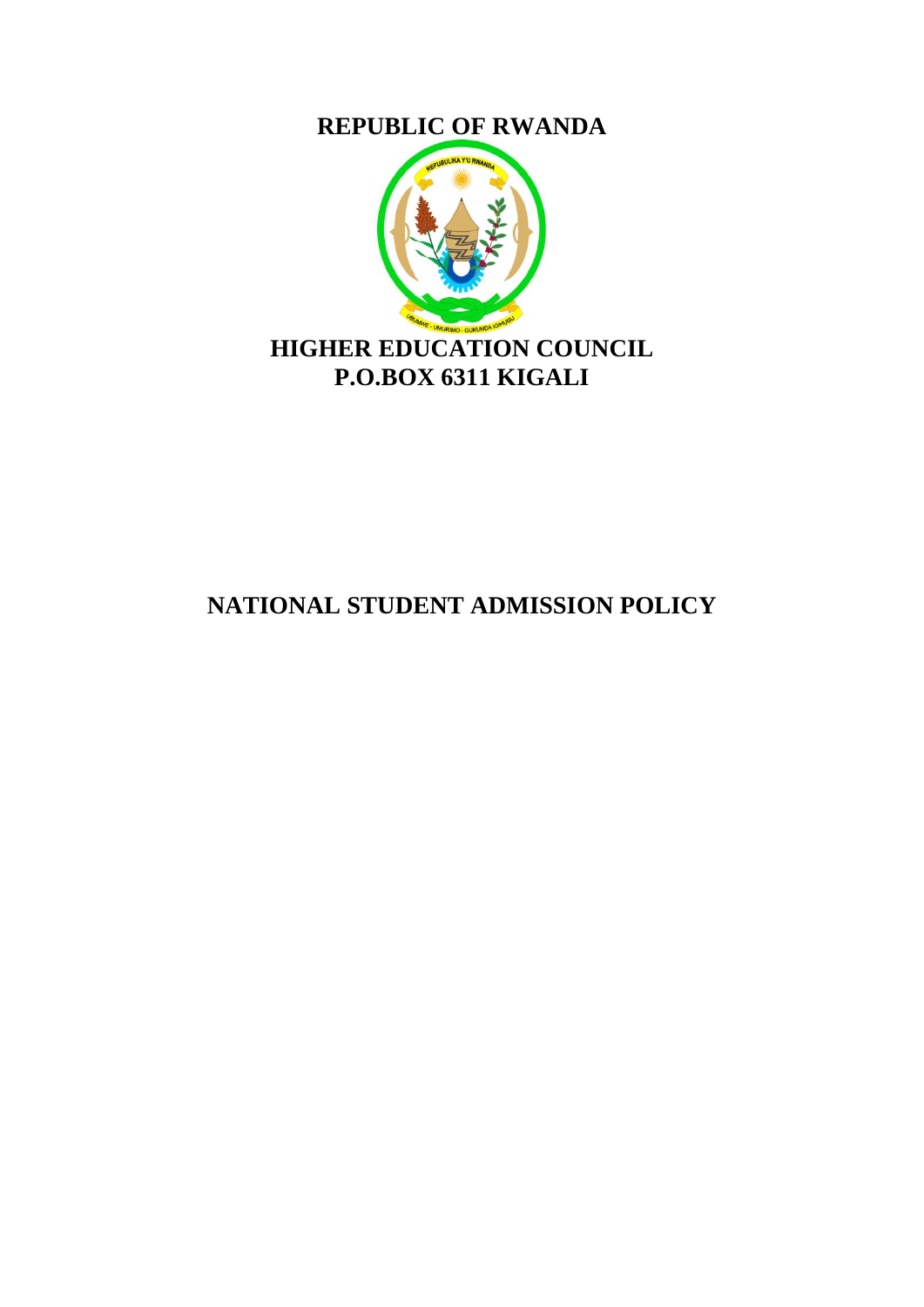## **NATIONAL STUDENT ADMISSION POLICY**

Rwandan higher education institutions operate their admissions policy in line with their Equality and Diversity Policies. The admissions policy applies to all programmes. No applicant will be refused admission unreasonably or on other than academic grounds or fitness for the programme.

This policy sets out the academic, medical (physical and mental) and moral criteria for admission and the specific requirements for different diploma and degree programmes. The Rwanda Education Board allocates full-time government sponsored studentships on the basis of performance in the national examinations. However, to gain admittance, such students have to meet any specific requirements laid down by the programme they are intending to study, including medical and moral ones. Such additional criteria will be included in the documentation submitted for the validation of the programme. .

### **Academic Requirements**

The general academic requirements for admission are set out in the General Academic Regulations. To be admitted to the first year of an undergraduate programme it is necessary to have an Advanced General Certificate of Secondary Education with at least two principal passes permitting entry to higher education or a qualification or other evidence of ability to study on the programme which is considered equivalent. Applicants must also demonstrate sufficient competence in English to study at Higher Education level 1. Individual programmes may set requirements above the minimum level.

#### **Moral Requirements**

Before registration for a programme of higher education, students may be required to provide a certificate of police clearance. Criminal conviction may not preclude admission but conviction or caution for a relevant criminal offence (all offences other than minor road traffic offences) will preclude admission for training to teach, to train